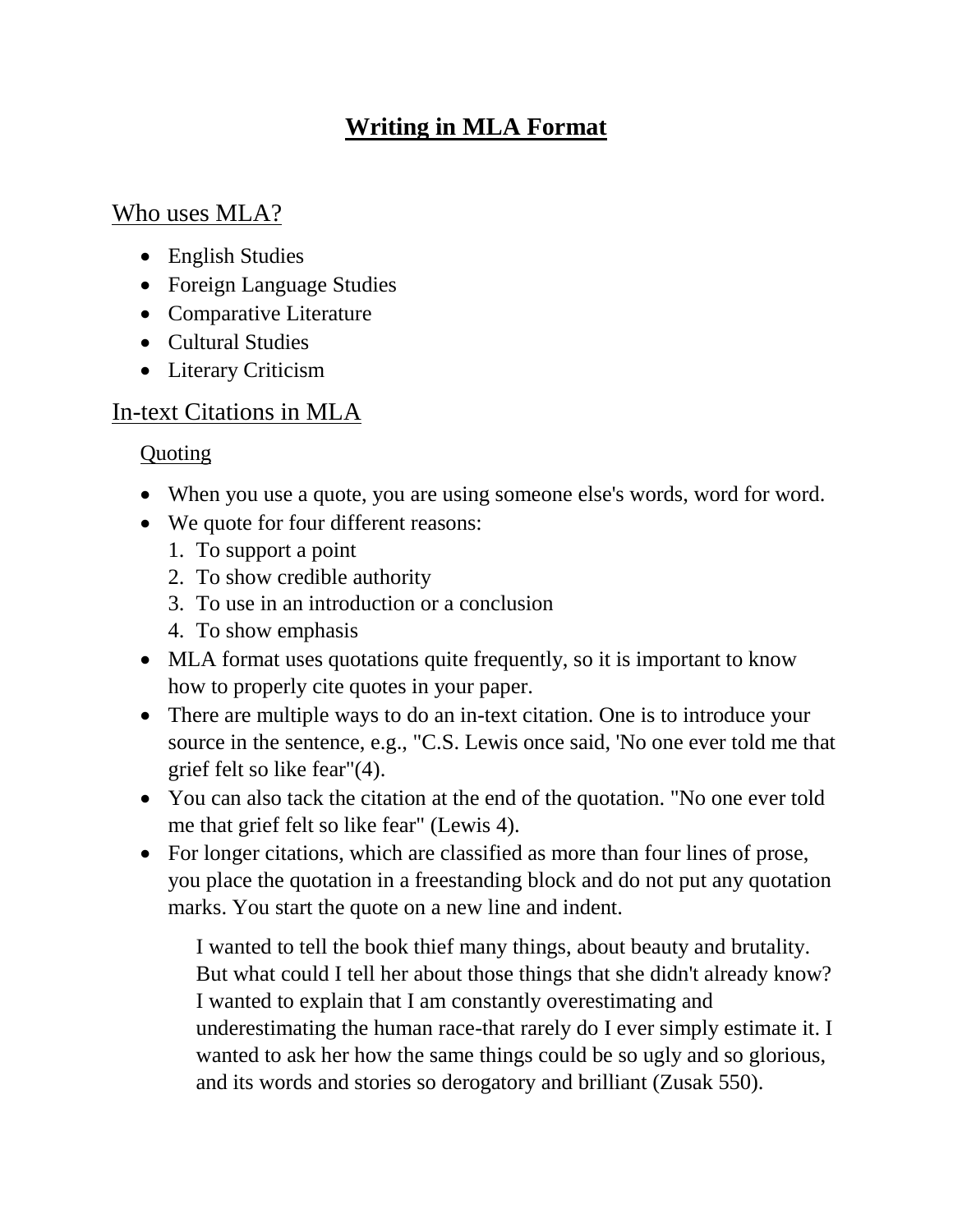• When citing poetry, be sure to keep the formatting as close to the orginal as possible.

"You may write me down in history With your bitter twisted lies, You may trod me in the very dirt But still, like dust, I'll rise.

 Does my sassiness upset you? Why are you beset with gloom? 'Cause I walk like I've got oil wells Pumping in my living room" (Angalou)

Paraphrasing

- Paraphrasing is taking someone else's words or ideas and putting them in your own words.
- Even though a person is not being directly quoted, the author still needs to be cited, since it is their ideas that are being used.
- Paraphrasing would look something like this:

1. Original text: Ballroom dancing is an enjoyable pastime. It is loved by many people.

2. Paraphrase: One fun activity that many people delight in is ballroom dancing.

 A paraphrase is cited exactly like a quote, with the last name and page number in parentheses.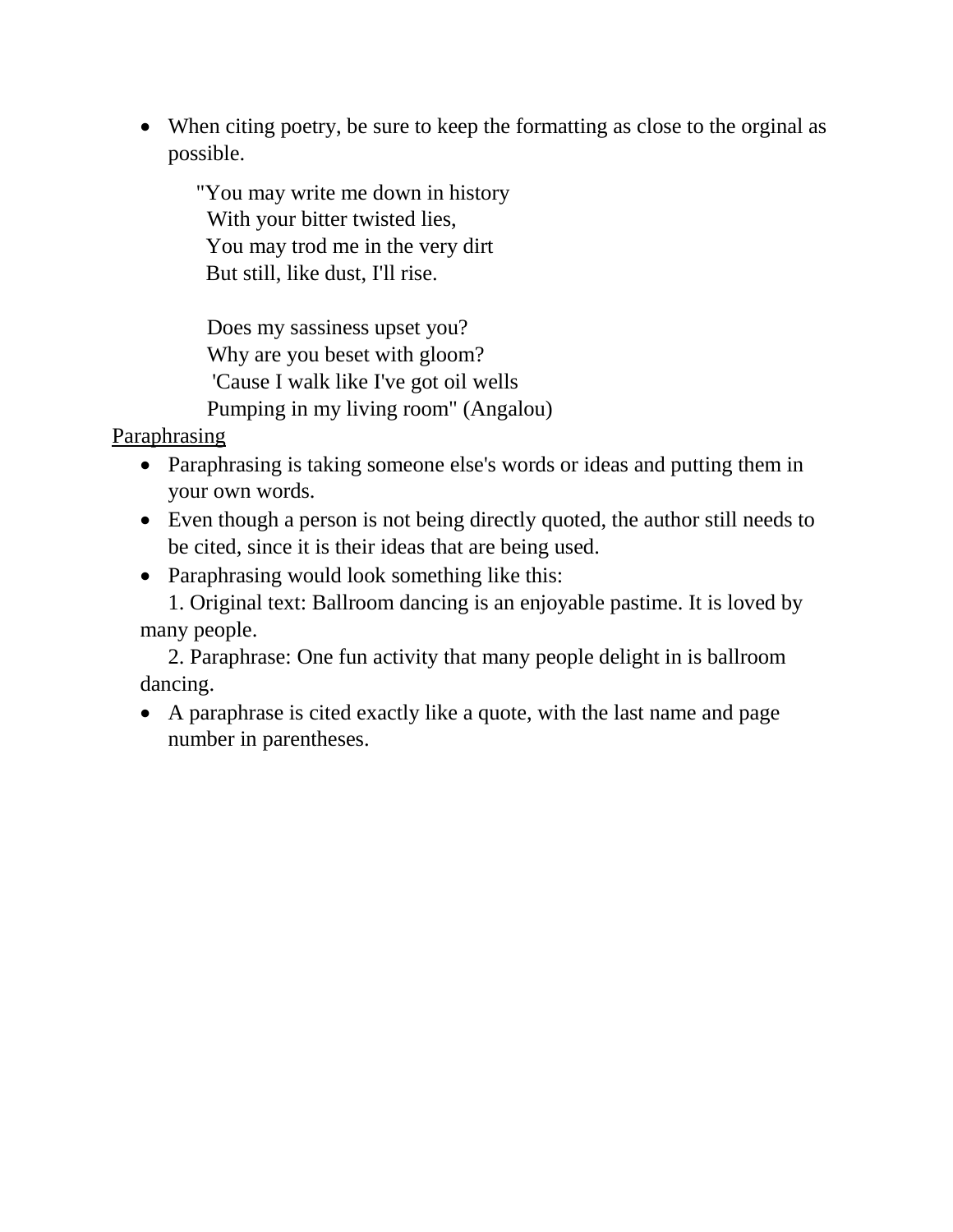# MLA Format

Last name Page number

First name Last Name

Class Name

Instructor or professor's name

Date

## Title of Paper

Indent the first line of the paragraph, but do not indent the rest of the

sentences in the paragraph.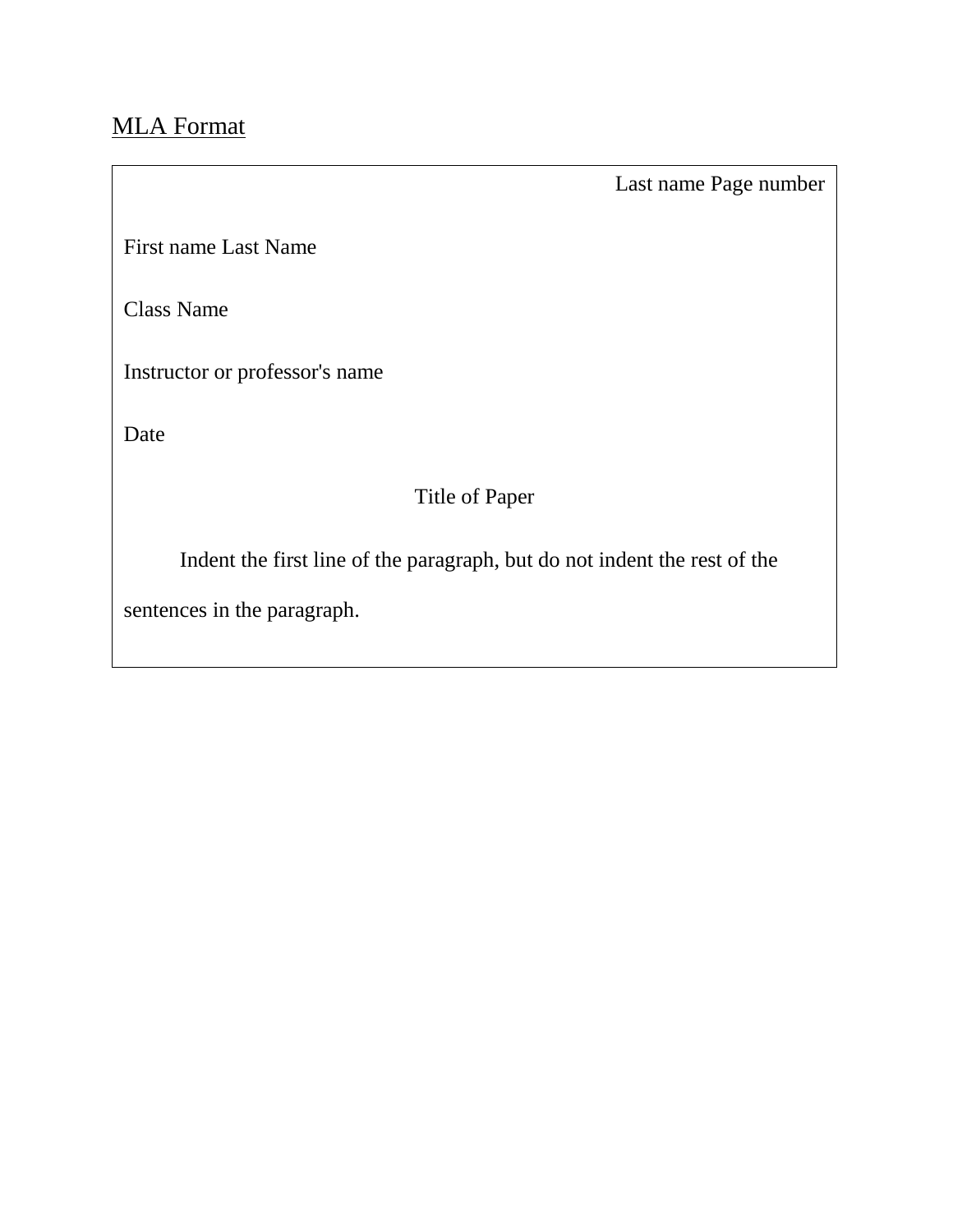### Example

### Granger 1

Hermione Granger

ENG 111 01WAM

Professor McGonagall

14 September, 2006

The Process of Training Dragons

### Citations in MLA

- All the resources cited in the text are listed on the Works Cited page at the end of the paper. This allows readers access to the resources used to write the paper.
- In both APA format and MLA format, sources should be listed in alphabetical order. You also need to have a hanging indent. A hanging indent is a regular indention, that is reversed. Rather than the first line being indented and the rest not, in a hanging indent, the first line is not indented while every line after is indented.
- MLA has nine requirements when citing
	- 1. Author
	- 2. Title of source.
	- 3. Title of container,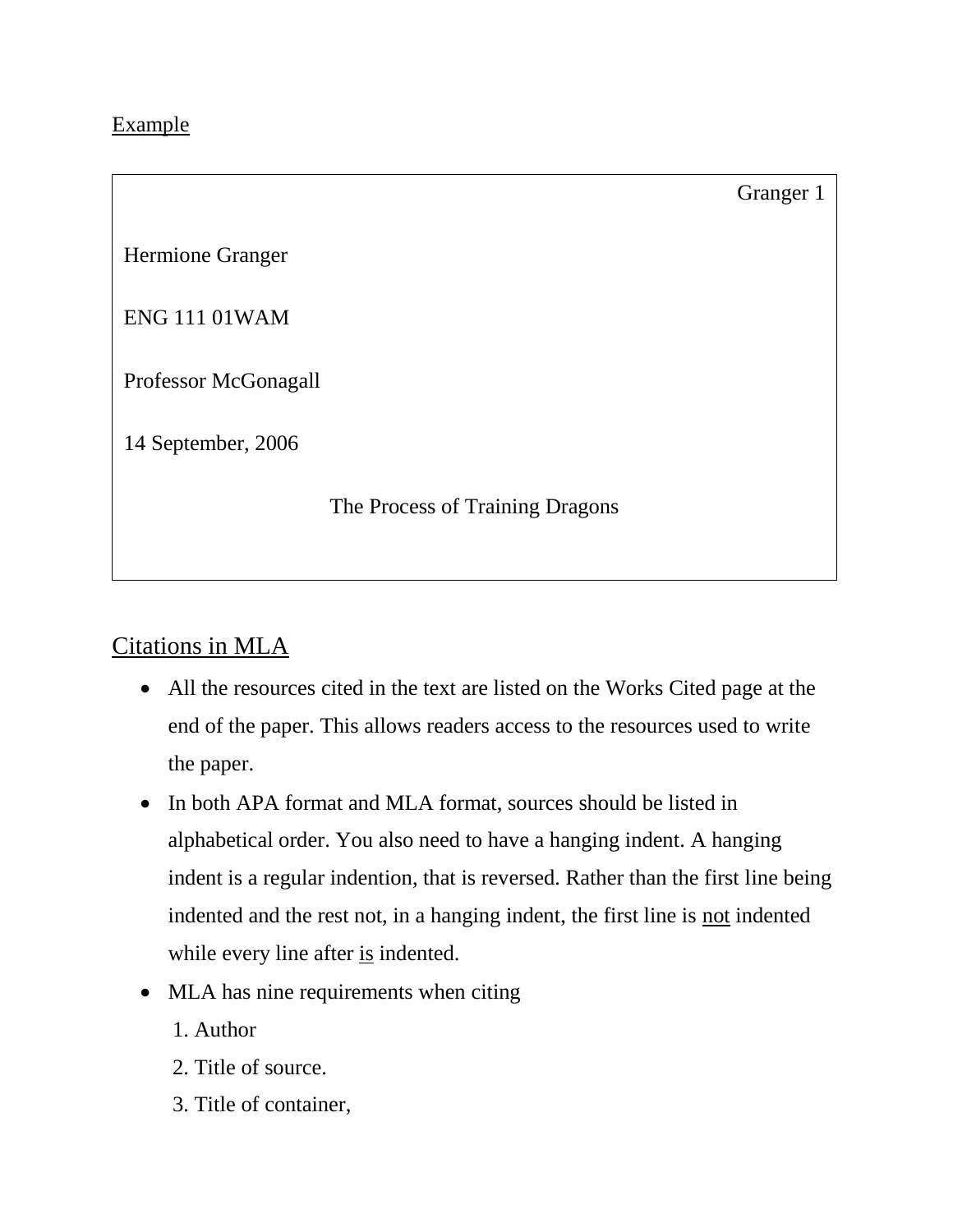- 4. Other contributors,
- 5. Version,
- 6. Number,
- 7. Publisher,
- 8. Publication date,
- 9. Location.
- These requirements are expected to be in a certain order, and have certain punctuation.

 - Author last name, first name. "Title of source". *Title of container,* other contributors (translators, editors, etc.), version, number/volume, publisher, publication date, location (page number or URL).

• Remember, if you do not have some of the information; that is okay, just skip that part of the citation.